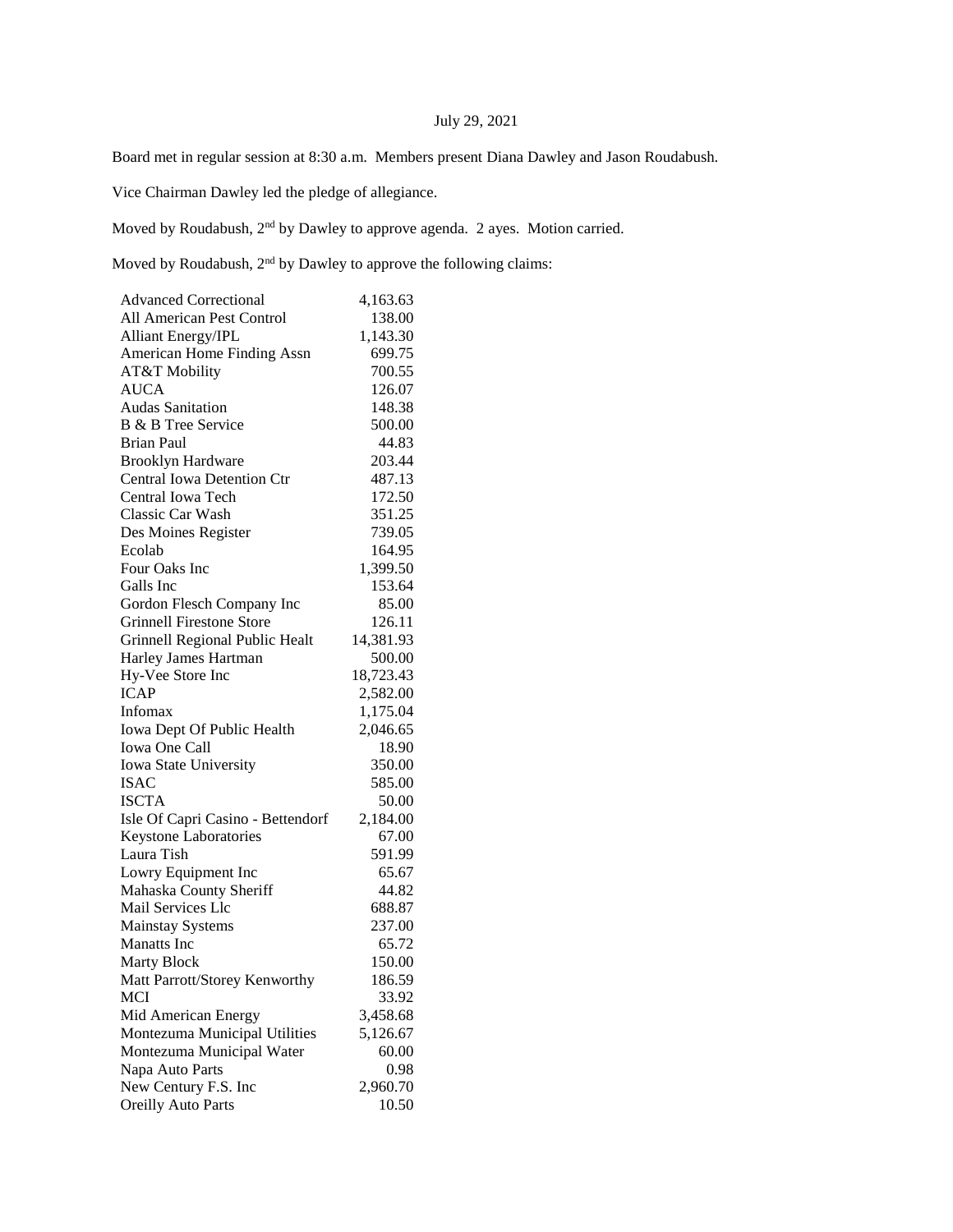| <b>Pitney Bowes</b>                | 732.57    |
|------------------------------------|-----------|
| <b>Polk County Treasurer</b>       | 184.77    |
| Poweshiek County Sheriff           | 326.22    |
| Premier Office Equip/RK Dixon      | 161.65    |
| <b>Quill Corporation</b>           | 46.22     |
| Sign-Up Ltd                        | 6.00      |
| Sinclair Napa                      | 85.97     |
| <b>Sinclair Tractor</b>            | 1,950.00  |
| Sprayer Specialties, Inc.          | 67.10     |
| <b>Swanson Services Corp</b>       | 1,114.48  |
| The Depot Express                  | 433.89    |
| The Record                         | 297.13    |
| <b>TIAA Commercial Finance Inc</b> | 309.22    |
| Tifco Industries, Inc.             | 380.38    |
| TIP Rural Electric Coop            | 214.76    |
| <b>Total Choice Shipping</b>       | 84.88     |
| <b>Tyler Technologies</b>          | 52,035.00 |
| <b>United States Cellular</b>      | 173.51    |
| <b>UPH-GRMC Occupational Med</b>   | 220.00    |
| US Bank Equipment Finance          | 586.04    |
| Verizon                            | 80.02     |
| <b>VISA</b>                        | 573.52    |
| Windstream                         | 1,602.20  |
| Windstream Communications Inc      | 1,560.00  |

2 ayes. Motion carried.

Moved by Roudabush,  $2<sup>nd</sup>$  by Dawley to approve July 22 & 26, 2021 board minutes. 2 ayes. Motion carried.

8:45 a.m. Lyle Brehm joined the meeting. Lyle and the Board discussed 16<sup>th</sup> Avenue in Grinnell. After discussion, the board told Engineer to pursue options for 16<sup>th</sup> Avenue in Grinnell.

9:21 a.m. Moved by Roudabush, 2<sup>nd</sup> by Dawley to adjourn. 2 ayes. Motion carried.

\_\_\_\_\_\_\_\_\_\_\_\_\_\_\_\_\_\_\_\_\_\_\_\_\_\_\_\_\_\_\_\_\_ \_\_\_\_\_\_\_\_\_\_\_\_\_\_\_\_\_\_\_\_\_\_\_\_\_\_\_

Melissa Eilander, Poweshiek County Auditor Diana Dawley, Vice Chairman

August 2, 2021

Board met in regular session at 8:30 a.m. Members present Merle Doty, Diana Dawley and Jason Roudabush.

Chairman Doty led the pledge of allegiance.

Moved by Roudabush, 2<sup>nd</sup> by Dawley to approve agenda. 3 ayes. Motion carried.

Moved by Dawley, 2<sup>nd</sup> by Roudabush to approve Resolution #2022-8 support of Grinnell Veterans Memorial Building rehabilitation. 3 ayes. Motion carried.

## RESOLUTION 2022-8

RESOLUTION OF SUPPORT FOR THE GRINNELL VETERANS MEMORIAL BUILDING REHABILITATION AND PRIVATE FUNDRAISING CAMPAIGN